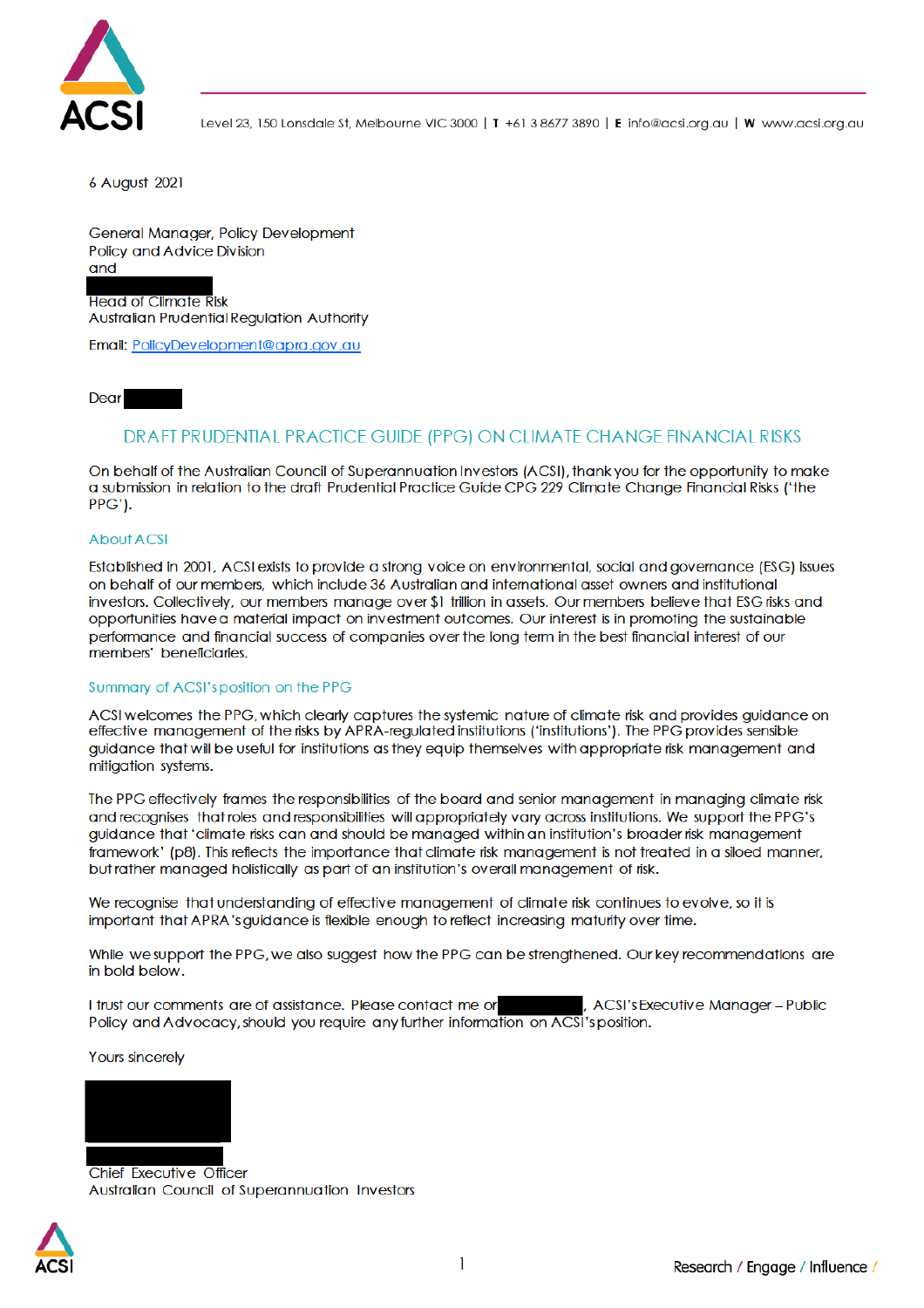## **Suggestions for further consideration**

#### Scenario analysis

We welcome the PPG's recognition of scenario analysis as a useful for understanding risk. The sections on scenario analysis in the PPG could be enhanced by:

- **Including the section on scenario analysis within the section on risk management.** Scenario analysis is a useful tool for institutions to better understand climate risks. It should not be considered a tick-thebox compliance issue, but rather a helpful process to assess risk and to help institutions to develop their plans and targets. APRA should consider reflecting this clearly in the PPG by discussing scenario analysis as a sub-set of risk management. This could be reinforced by having the section on scenario analysis sit within the section on risk management.
- **Emphasising that scenario analysis should be tailored and appropriate to a specific institution and its stakeholders.** The PPG should recognise that different sectors and institutions may take different approaches to scenario analysis, while still recognising that some scenario analysis principles (those that are already captured in the PPG) have application broadly.
- **Including reference to a 1.5 degree scenario.** We support the references to both physical and transitional risks, as well as a scenario that reflects the absence of mitigating actions (eg. 4˚C). The PPG should additionally include reference to a 1.5 degree scenario as one of the suggested scenarios, given that the Paris Agreement set 1.5 degrees as the limit for global warming in the longterm,<sup>1</sup> and this target is increasingly recognised by industry.<sup>2</sup>
- **Encouraging disclosure of the key assumptions used in scenario analysis.** We agree with APRA's acknowledgement that institutions will be at different stages of sophistication in their scenario analysis. Despite this, institutions should be continuing to build their capacity for robust scenario analysis. APRA should guide institutions to disclose the key assumptions that they use in scenario analysis,3 and explain why their approach is reasonable and appropriate for the institution's circumstances.
- **Reflecting the importance of engagement and stewardship**. One of the most important ways that institutional investors can understand the climate risk in their portfolios is through engagement with their investee companies (and asset managers), to encourage robust scenario analysis and disclosure from those entities. APRA should therefore consider reflecting in the PPG the importance of this engagement, to better inform institutions' assessment of risk.
- **Considering the impacts of transitions on stakeholders.** APRA should consider noting that institutions can support a more just and equitable transition by taking employees, communities and other stakeholders into account in scenario analysis and planning, to the extent that this is relevant and feasible.

## Disclosure

Robust disclosure is an important factor contributing to certainty in the market, enabling institutions to better understand their risk and make informed decisions. Institutions should be disclosing in relation to their climate risk management in a way that is clear and useful for their stakeholders.

We support the PPG'sacknowledgement of the TCFD framework as a sound basis for disclosure. In the ASX 200, 86 percent of banks and 33 percent of financial services (including insurers) have adopted TCFD. This progress is promising, but there are still a number of institutions yet to adopt the TCFD framework.

Given the wide and growing support for TCFD-aligned disclosure both in Australia and internationally, we recommend that the PPG:

- **Include a more explicit statement that TCFD-aligned disclosure is better practice**. This will also align institutions with emerging international requirements and moves to mandatory TCFD disclosure regimes. Having a more standardised framework of disclosure would facilitate comparative assessment of activities across the market, which could help institutions to make better informed decisions and improve market confidence. Likewise, disclosing according to one standardised and accepted framework will be less burdensome for institutions than disclosing according to multiple different frameworks.
- **Acknowledge that TCFD disclosure should be proportionate.** APRA-regulated institutions that are most exposed to high-risk sectors should be disclosing in more detail on their climate risk. A staged approach to TCFD disclosure is also appropriate, to allow institutions to build competency.4

<sup>4</sup> APRA may wish to consider the helpful recommendations in the report by IGCC, CDP and PRI, 'Confusion to Clarity: A Plan



<sup>&</sup>lt;sup>1</sup> Climate Analytics briefing, 'Paris Agreement 1.5 °C Temperature Limit'.

<sup>&</sup>lt;sup>2</sup> For example, in the recent IEA report, 'Net Zero by 2050', May 2021.

<sup>&</sup>lt;sup>3</sup> This is also recommended by the TCFD in its 'Proposed Guidance on Climate-related Metrics, Targets, and Transition Plans', June 2021.